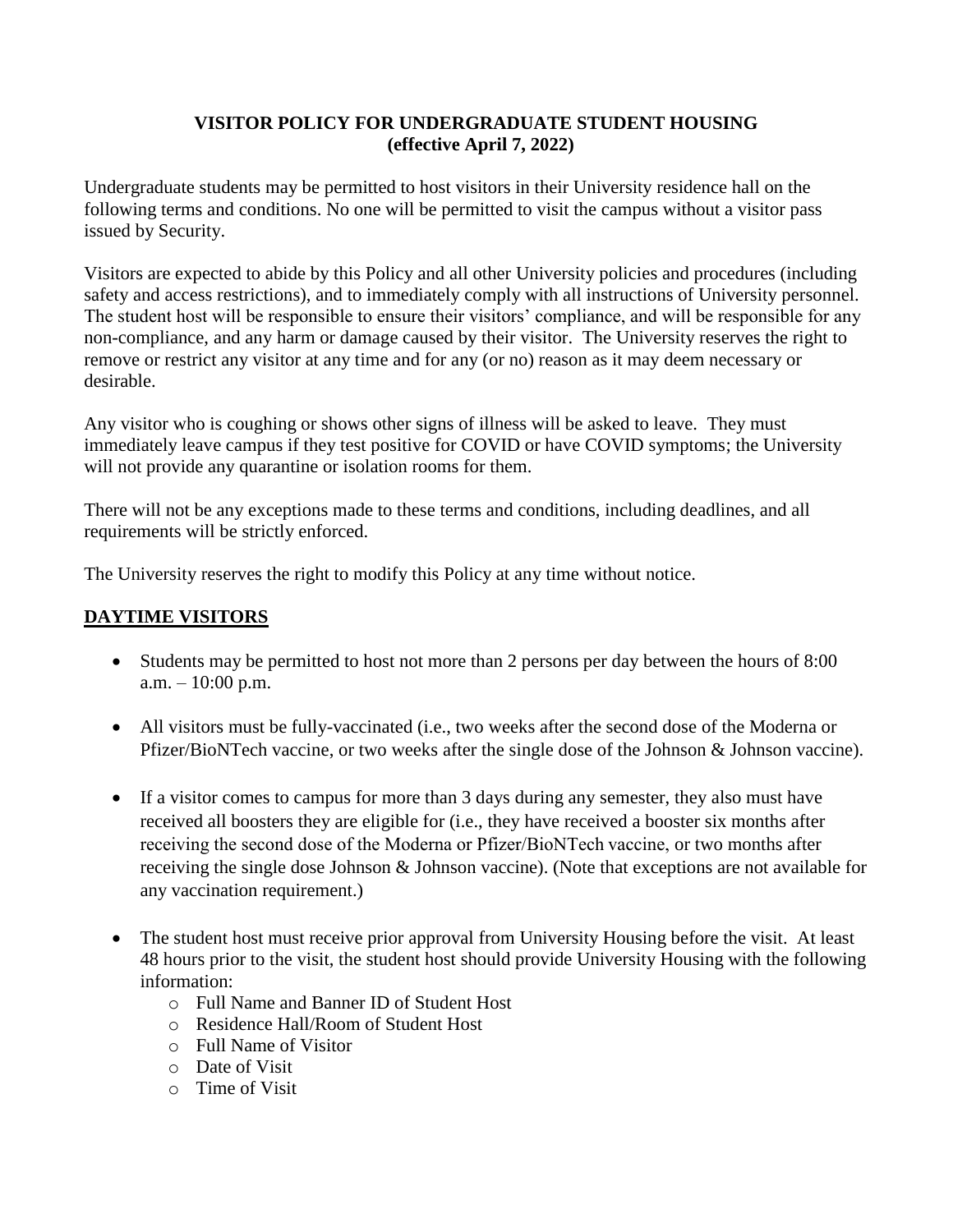o Proof of Full Vaccination (Including Booster, if applicable) of Visitor

University Housing has the discretion to reject a visitor for any (or no) reason. If approved by University Housing, University Housing will notify the student host, and will also notify the Security Department, at least 24 hours in advance of the visit, at visitormanagement@yu.edu with the above information.

• On the day of the visit, the visitor, accompanied by their student host, must first go to one of the following locations to be issued a one day, limited daytime access visitor pass by Security:

### Wilf Campus

Strenger Hall Security Office, 2521 Amsterdam Avenue

#### Beren Campus

Brookdale Residence Hall Security Office, 50 East 34th Street

- o The student host must present to Security their YU ID.
- o The visitor must present to Security a valid government-issued photo ID and proof of full vaccination (and booster, if applicable). Electronic (App) proof of vaccination (and booster, if applicable) is preferred, but a government or medical-issued vaccine card will be acceptable.
- Visitors must be accompanied at all times by their student host.
- Visitors, accompanied by their student host, will be permitted to access:
	- o the host's residence hall and (subject to permission of the host's roommates) room/apartment,
	- o the campus' Dining Hall,
	- o the campus' Batei Midrash,
	- o the campus' Minyanim, and
	- o on the Wilf Campus, the Shenk Shul located in Schottenstein.
- Visitors will not be permitted to access any other campus spaces, including libraries, athletic or recreational facilities, and classrooms. Visitors will not be permitted to attend campus events (unless otherwise open to the public). Visitors will not be permitted to use the campus shuttles.
- Please note that currently only non-cash forms of payment are accepted by the Dining Halls. Students may not use their Caf Cards to purchase food for visitors.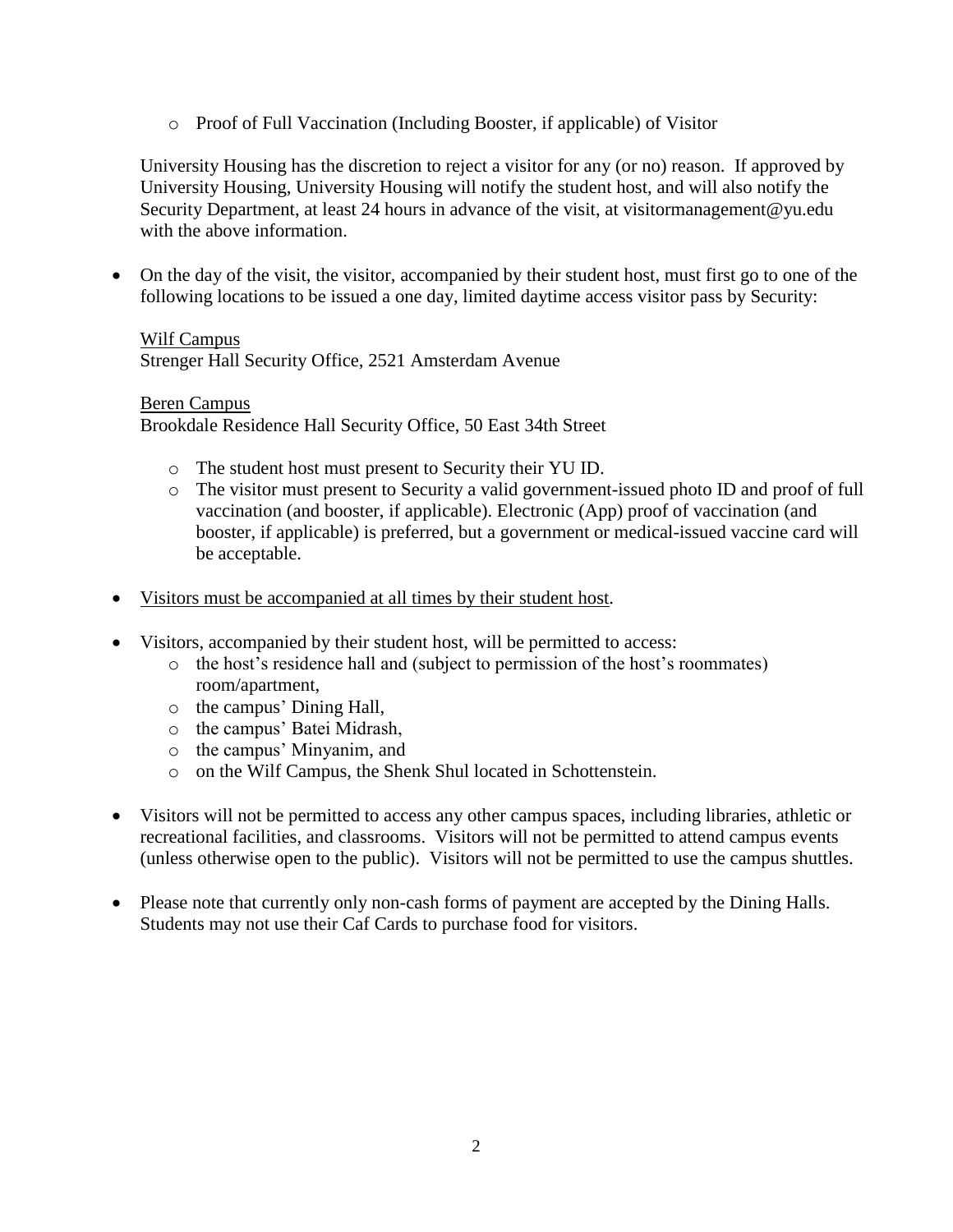## **OVERNIGHT AND SHABBAT VISITORS**

- Students may be permitted to host not more than 1 overnight visitor per night/1 Shabbat visitor per Shabbat. The overnight visitor may not stay more than 3 nights.
- All overnight/Shabbat visitors must be fully-vaccinated (i.e., two weeks after the second dose of the Moderna or Pfizer/BioNTech vaccine, or two weeks after the single dose of the Johnson & Johnson vaccine).
- In addition, all visitors also must have received all boosters they are eligible for (i.e., they have received a booster six months after receiving the second dose of the Moderna or Pfizer/BioNTech vaccine, or two months after receiving the single dose Johnson & Johnson vaccine). (Note that exceptions are not available for any vaccination requirement.)
- All visitors must present a negative COVID PCR/rapid test taken no more than 72 hours prior to the visit. If the visitor has tested positive for COVID within the past 90 days, they can instead submit lab proof of this positive test. All testing must be done by a recognized lab, and lab reports must include the visitor's full name and date of testing.  Home tests will not be accepted as proof of testing.
- All visitors must be between the ages of  $16 25$ , and otherwise deemed suitable (e.g., only male visitors in the Wilf residence halls, and female visitors in the Beren residence halls.)
- The student host must receive prior approval of their roommates for the visitor.
- The student host must receive prior approval from their RA and University Housing at least 48 hours prior to the visit.
- After the RA has approved the visit, the student host should provide University Housing with the following information:
	- o Full Name and Banner ID of Student Host
	- o Residence Hall/Room of Student Host
	- o Full Name of Visitor
	- o Date of Visit
	- o Time of Visit
	- o Proof of Full Vaccination (Including Booster, if applicable) of Visitor
	- o Completed Guest Form with RA approval
	- o Proof of Negative COVID test (or prior positive test) (If test results are not yet available, then approval may be granted subject to receipt of test results at least 24 hours prior to arrival)

University Housing has the discretion to reject a visitor for any (or no) reason. If approved by University Housing, University Housing will notify the student host, and will also notify the Security Department, at least 24 hours in advance of the visit, at visitormanagement@yu.edu with the above information.